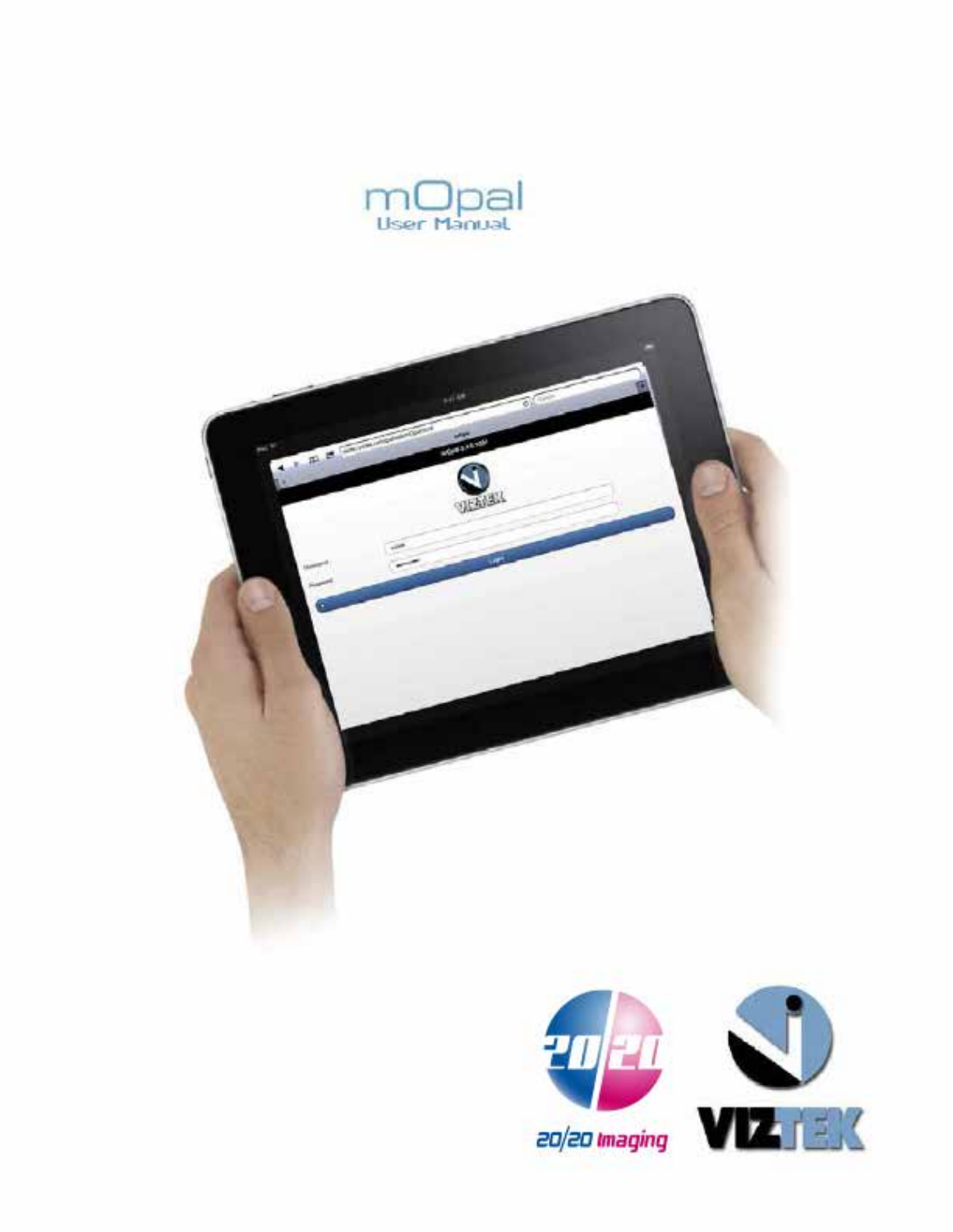# **Table of Contents**

| 1 | Introduction             |    |  |  |  |  |  |
|---|--------------------------|----|--|--|--|--|--|
|   |                          | 3  |  |  |  |  |  |
| 2 | <b>Basic Information</b> |    |  |  |  |  |  |
|   |                          | 3  |  |  |  |  |  |
|   |                          | 3  |  |  |  |  |  |
|   |                          | 4  |  |  |  |  |  |
|   |                          | 4  |  |  |  |  |  |
| 3 | The StudyList/Homepage   |    |  |  |  |  |  |
|   |                          | 7  |  |  |  |  |  |
|   |                          |    |  |  |  |  |  |
| 4 | The Viewer               |    |  |  |  |  |  |
|   |                          | 10 |  |  |  |  |  |
|   |                          | 10 |  |  |  |  |  |

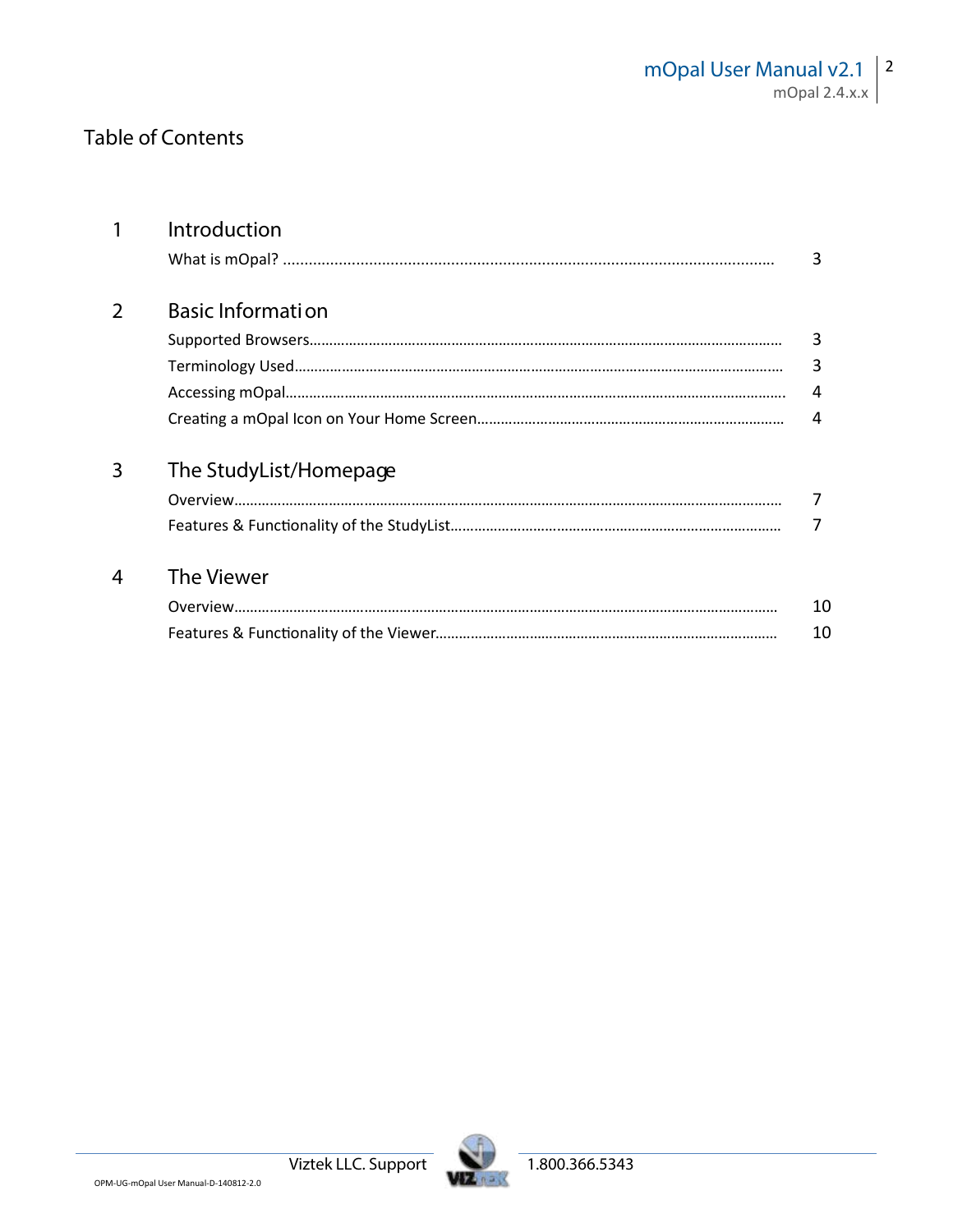### **1 Introduction**

*mOpal* is a web application specific for the iPad that allows users of these portable devices to view study images as JPEGs and have the ability to use of some of the full viewer features such as Window Level, Zoom, Pan and Span.

### **2 Basic Information**

**2.1 Supported Browsers**



**2.2 Terminology Used**





**Viztek LLC. Support 1.800.366.5343**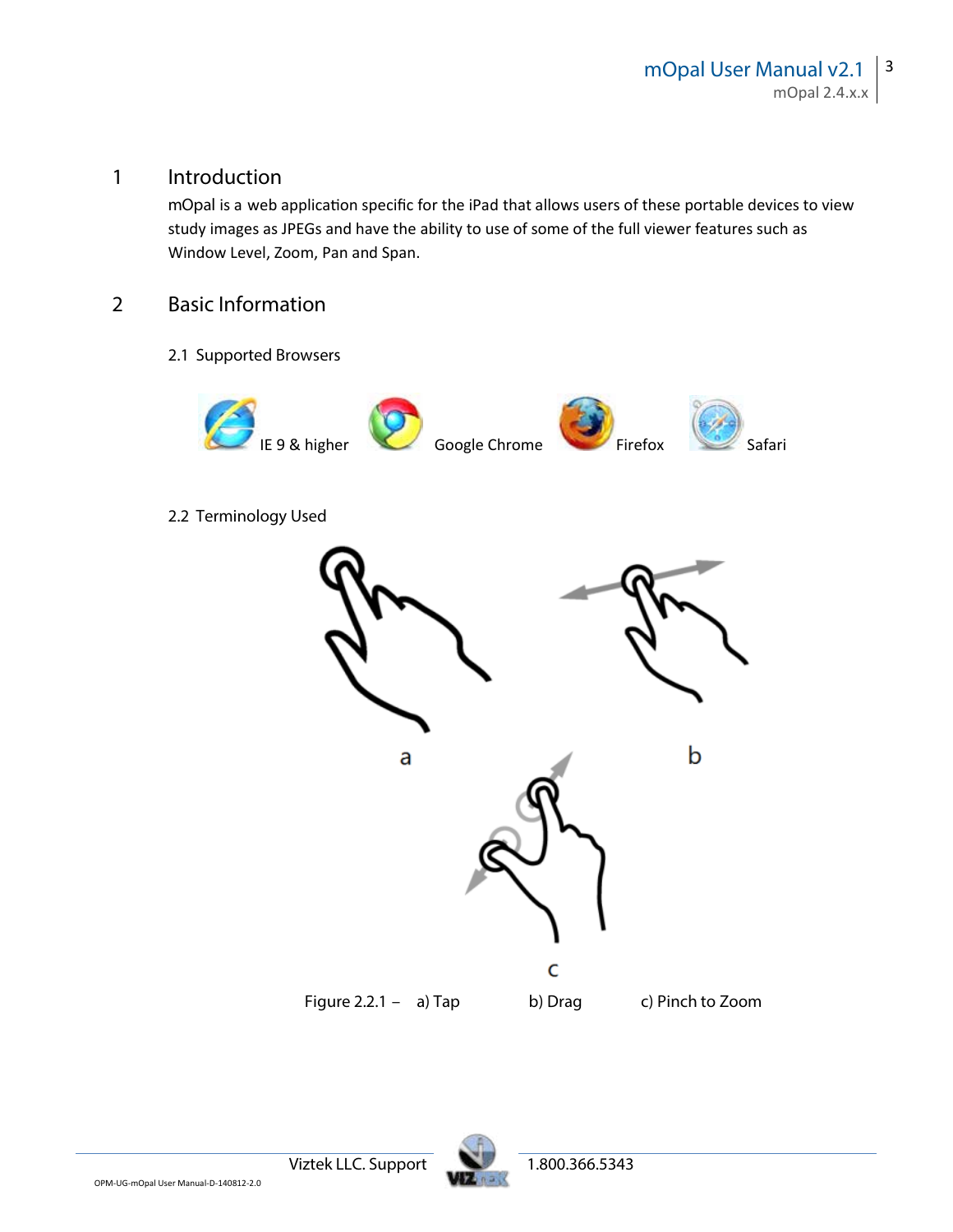### **2.3 Accessing mOpal**

The URL for accessing mOpal will be in the following format:

*{Your Server IP Address*/*}*opalweb/mopal.html

Type the above URL into Safari, or any other listed preferred browser. The login screen for accessing mOpal will display (See Figure 2.3.1 below). Type your assigned user name and password into the login screen then tap **Login**to enter.

mOpal access uses Server's web logins.

| Pad <sup>e</sup>      | 1:04 PM<br>$e$ 31%                                    |
|-----------------------|-------------------------------------------------------|
| d,<br>B               | $\sigma$ Google<br>demo.viztek.net/opalweb/mOpal.html |
| $\boldsymbol{\times}$ | ÷<br>mOpal                                            |
|                       | mOpal 2.4.0.1001                                      |
|                       |                                                       |
|                       | <b>VIZTEK</b>                                         |
| Username              |                                                       |
| Password              |                                                       |
|                       |                                                       |
| ٠                     | Login                                                 |
|                       |                                                       |
|                       |                                                       |
|                       |                                                       |
|                       |                                                       |
|                       |                                                       |
|                       |                                                       |
|                       |                                                       |



### **2.4 Creating an Icon on your HomeScreen**

To the left of the URL address click on the  $\Box$  icon. A dropdown menu will display. (See Figure 2.4.1) Select **Add to HomeScreen**

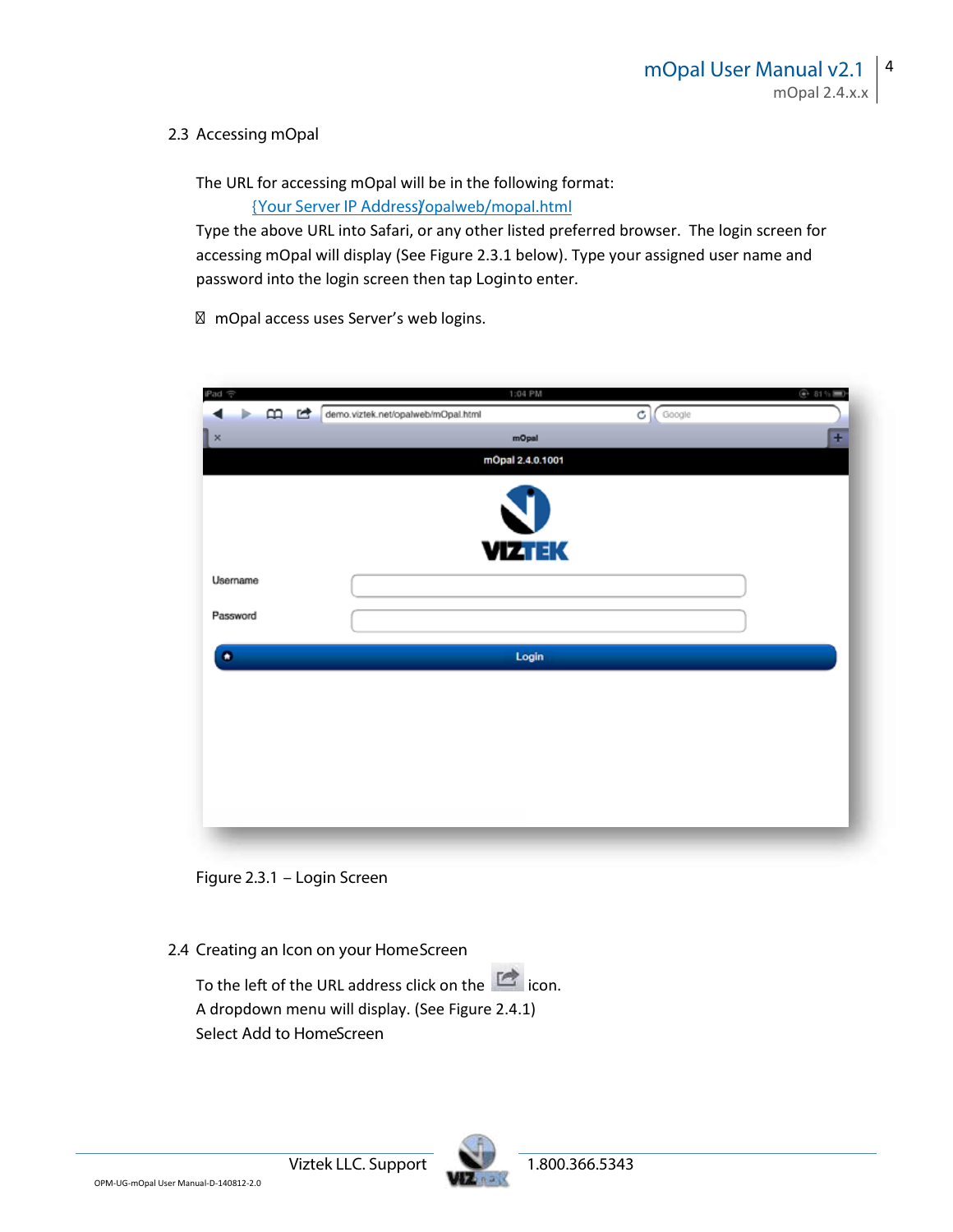mOpal 2.4.x.x

| Pad $\mathcal{P}$     |                               | 1:04 PM                                           | $ + 81$ % |
|-----------------------|-------------------------------|---------------------------------------------------|-----------|
|                       | ⅏<br>œ                        | demo.viztek.net/opalweb/mOpal.html<br>Ċ<br>Google |           |
| $\mathbb{R}^{\times}$ | <b>Add Bookmark</b>           | mOpal                                             | ÷         |
|                       | <b>Add to Reading List</b>    | mOpal 2.4.0.1001                                  |           |
|                       | <b>Add to HomeScreen</b>      |                                                   |           |
|                       | <b>Mail Link to this Page</b> |                                                   |           |
|                       | <b>Tweet</b>                  | <b>VIZTEK</b>                                     |           |
| Use                   | Print                         |                                                   |           |
| Password              |                               |                                                   |           |
| ٠                     |                               | Login                                             |           |
|                       |                               |                                                   |           |

**Figure 2.4.1 – Add to HomeScreen**

Type **mOpal** to name the icon. (See Figure 2.4.2)



**Figure 2.4.2 – Type "mOpal"**



**Viztek LLC. Support 1.800.366.5343**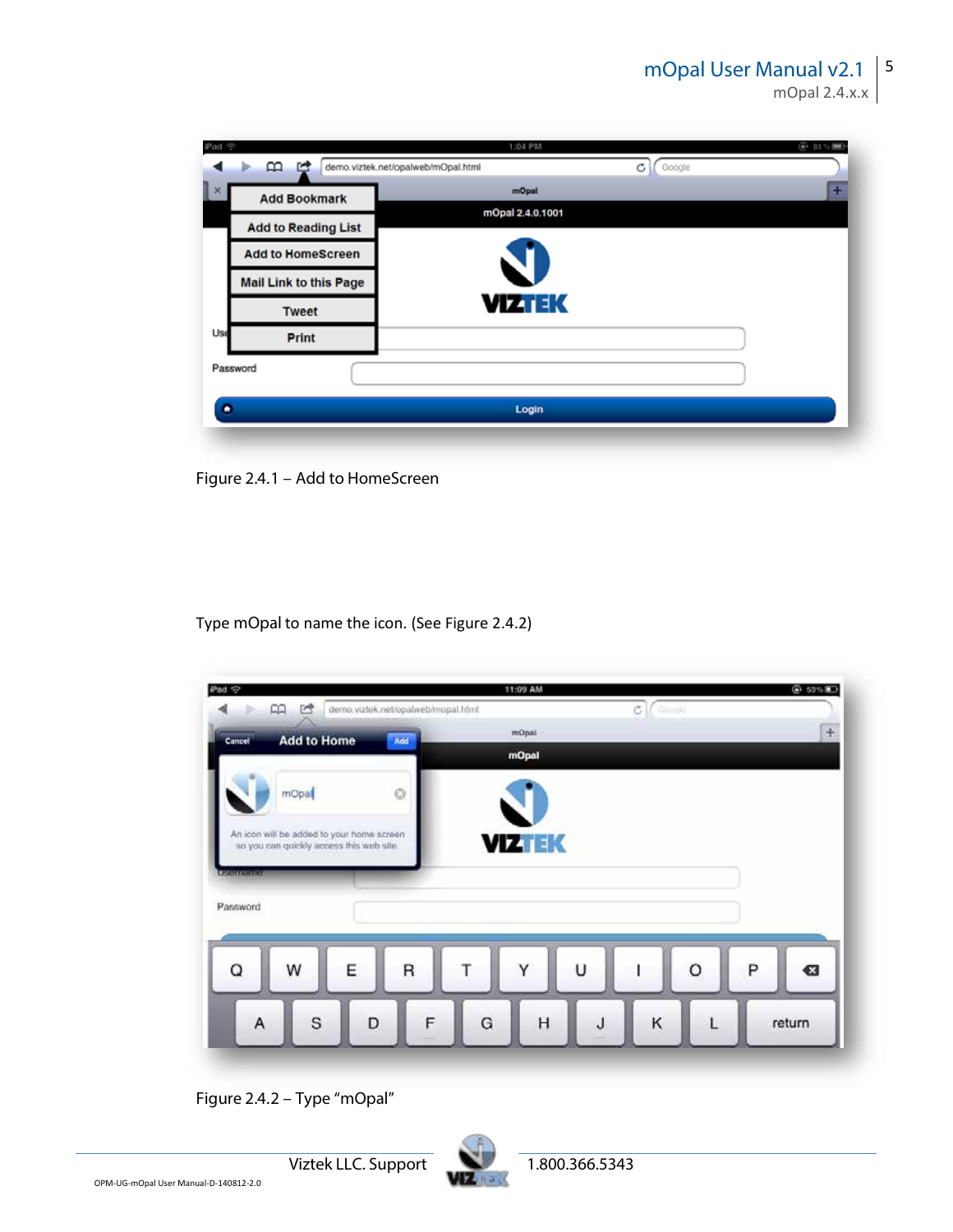Tap **Add,** to add the mOpal icon to your home screen so you can quickly access mOpal. Press the Home button on your web enabled device.

You will find the mOpal icon on your homescreen for direct access to mOpal. (See Figure 2.4.3)



**Figure 2.4.3 – HomeScreen Icon**

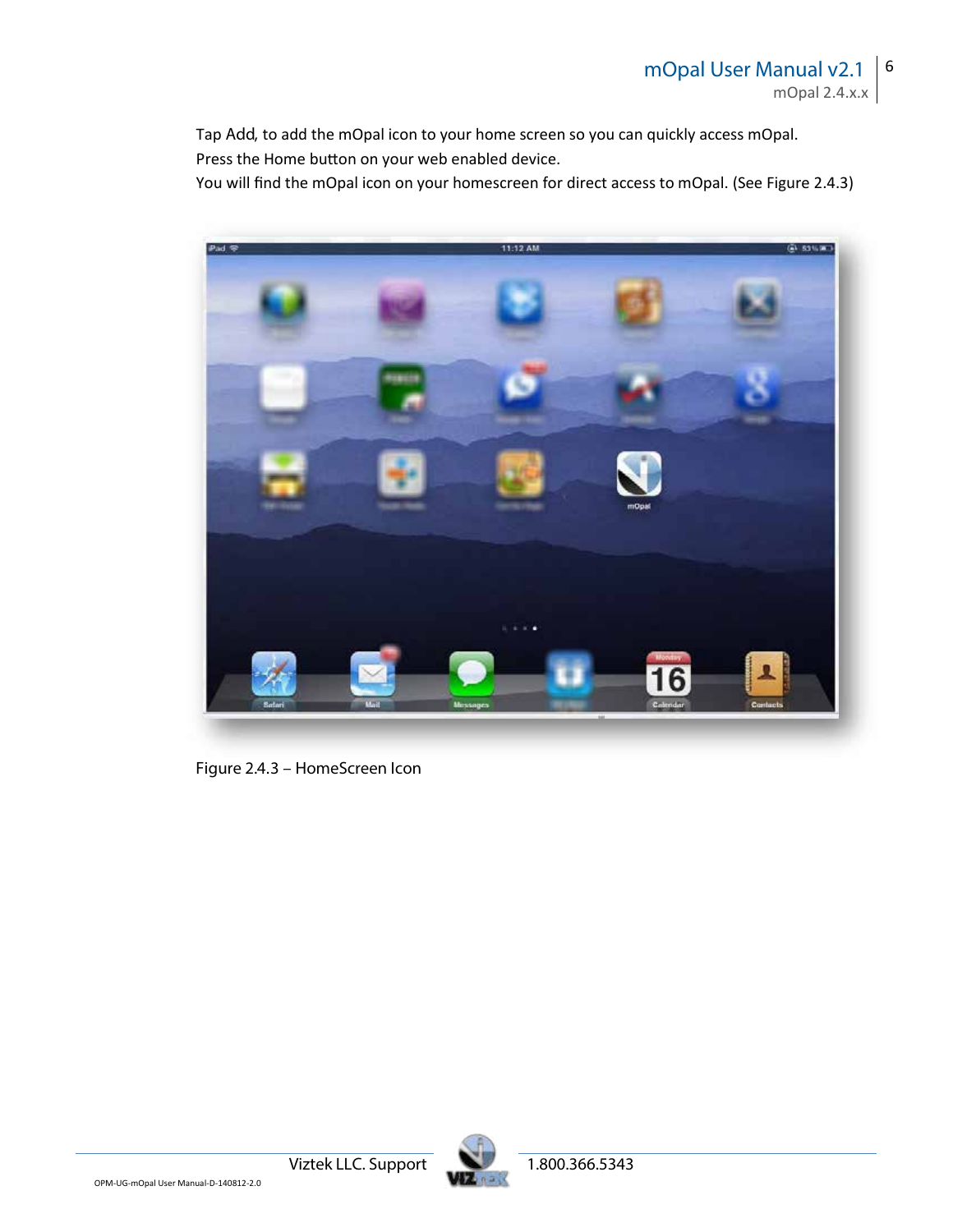## **3 The StudyList/Homepage**

**3.1 Overview**

MOpal offers a simple, scaled –down version of full featured Opal PACS, that allows the user basic key functionality to see their patient list and access their images through a web-based viewer.

**3.2 Features & Functionality of the StudyList**

Once you have logged in, the StudyList/Homepage will display. (See Figure 3.2.1)



At present time the forward and back page button bar t bottom of Studylist is not functional. Users can swipe up the list to see more studies. Currently the maximum display is of 20 studies which are sorted by received date. However, one can search for any study by typing the patient name in the search box.

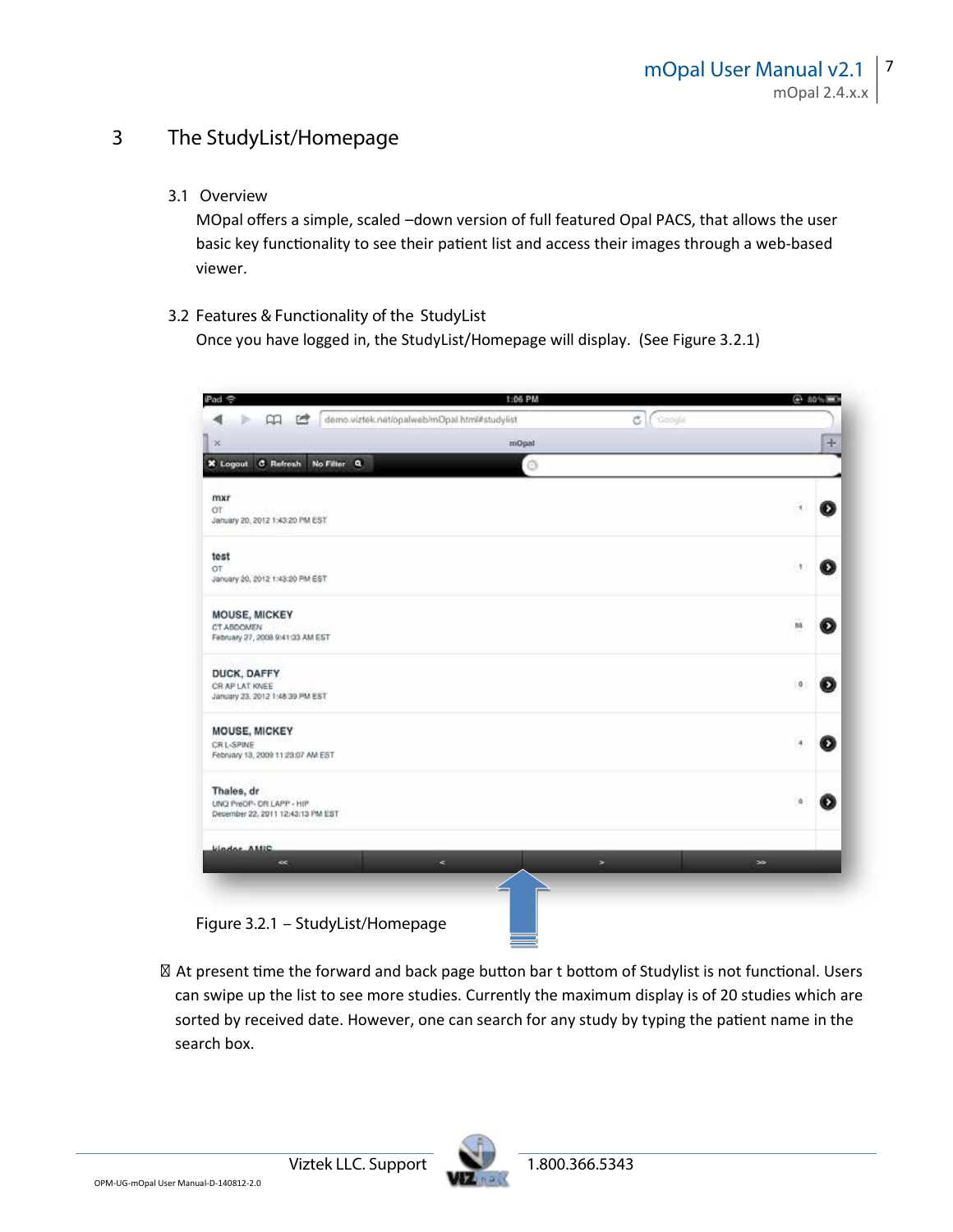

- 1. Tap the **x** Logout to log off mOpal.
- 2. Tap **C** Refresh to refresh the StudyList.
- 3. Tap **A** No Filter to display a dropdown menu of filters. (See Figure 3.2.2)

Filters are created by user account from Opal PACS and not within mOPAL.



**Figure 3.2.2 – Filters Menu**

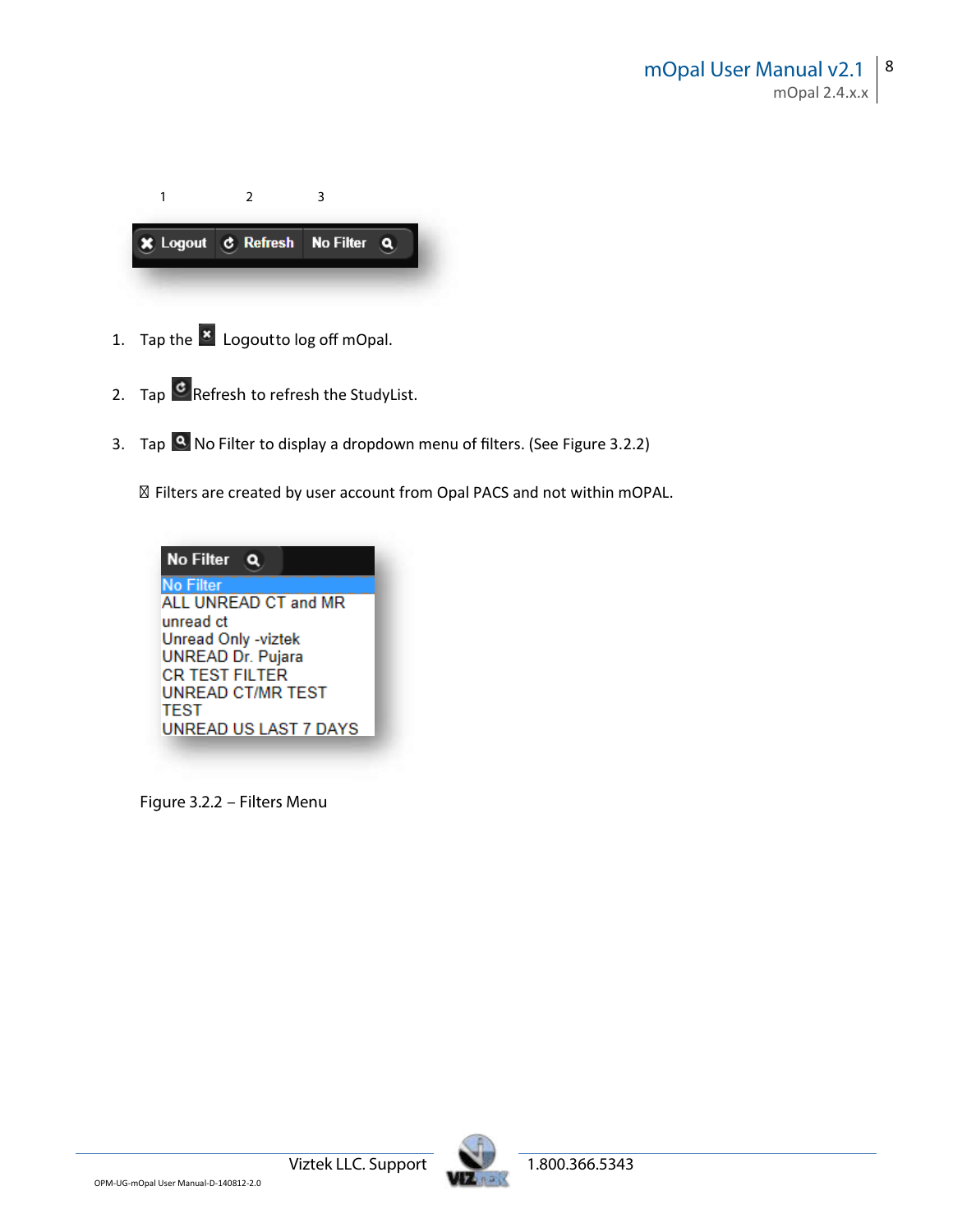#### **mOpal User Manual v2.1** 9

mOpal 2.4.x.x

|                                                                             | 1:06 PM<br>CO C demo.viztek.net/opalweb/mOpal.html#studylist | Coogle<br>¢.         | <b>@ 80%画</b> |
|-----------------------------------------------------------------------------|--------------------------------------------------------------|----------------------|---------------|
|                                                                             | mOpat                                                        |                      | Ŧ             |
| X Logout C Refresh No Filter Q.                                             | $\odot$                                                      |                      |               |
| mxr<br>ОT<br>January 20, 2012 1:43:20 PM EST                                |                                                              | 3                    | Ð             |
| test<br>OT.<br>January 20, 2012 1:43:20 PM EST                              | Patient Search feature                                       |                      |               |
| <b>MOUSE, MICKEY</b><br>CT ABDOMEN<br>February 27, 2008 9:41:33 AM EST      |                                                              | # of<br>Images       |               |
| DUCK, DAFFY<br>CR AP LAT KNEE<br>January 23, 2012 1:48:39 PM EST            |                                                              |                      |               |
| <b>MOUSE, MICKEY</b><br>CR L-SPINE<br>February 13, 2009 11:23:07 AM EST     |                                                              |                      |               |
| Thales, dr<br>UNG ProOP- DR LAPP - HIP<br>December 22, 2011 12:43:13 PM EST |                                                              |                      |               |
| Idador AMIO<br>$\sim$                                                       | ×.                                                           | ×<br>35 <sup>2</sup> |               |
|                                                                             | Figure 3.3.3 - StudyList Detail                              |                      |               |
|                                                                             | Patient name                                                 |                      |               |
|                                                                             | MOUSE, MICKEY                                                |                      |               |

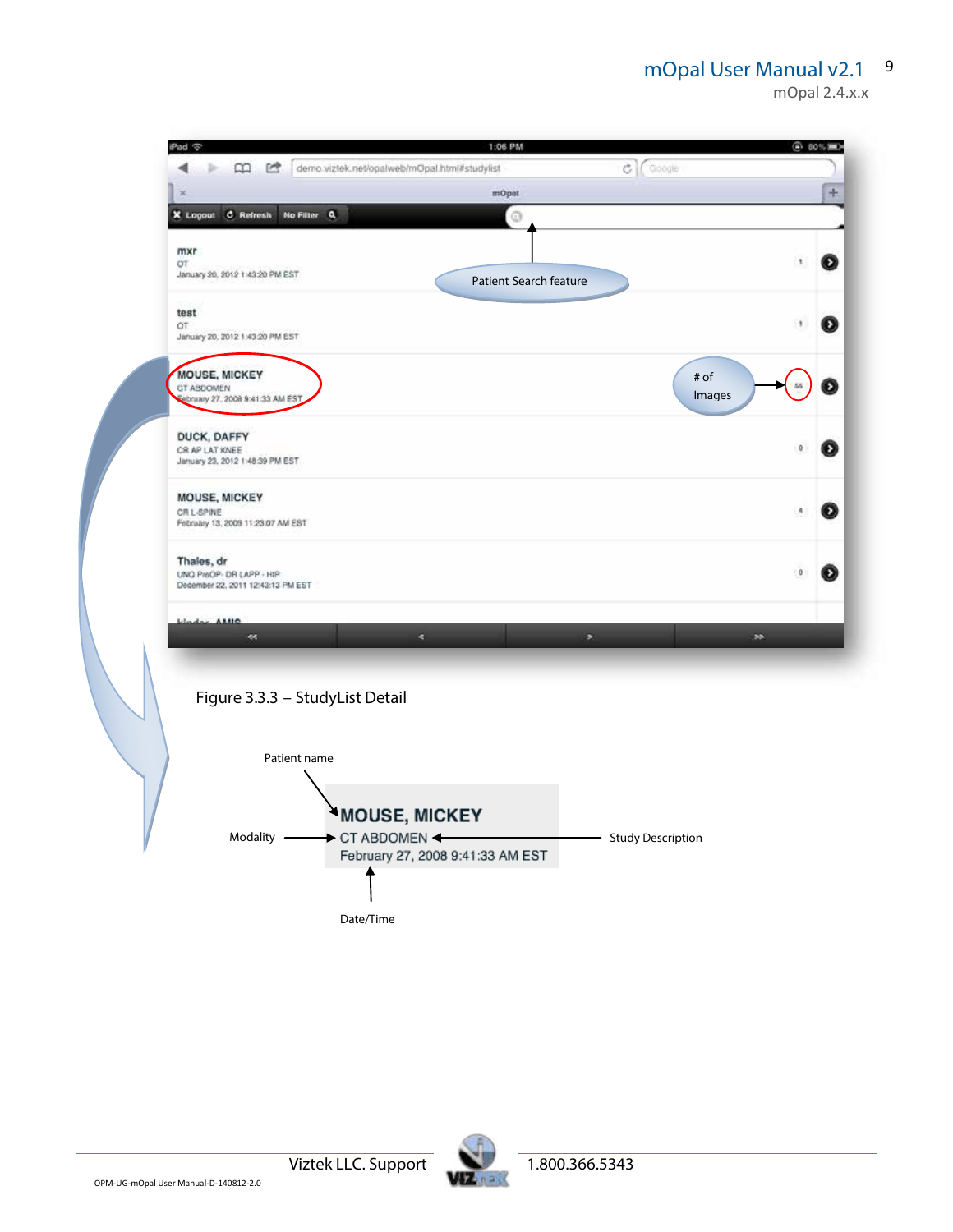### **4 The Viewer**

**4.1 Overview**

mOpal viewer*IS NOT A DIAGNOSTIC VIEWER*. This viewer accesses JPEG images that are cached in the actual Server and as such no annotations are allowed. User is also not able to save any changes such as Window Level, etc.

**4.2 Features & Functionality of the Viewer**





**Figure 4.2.1 – Viewer**

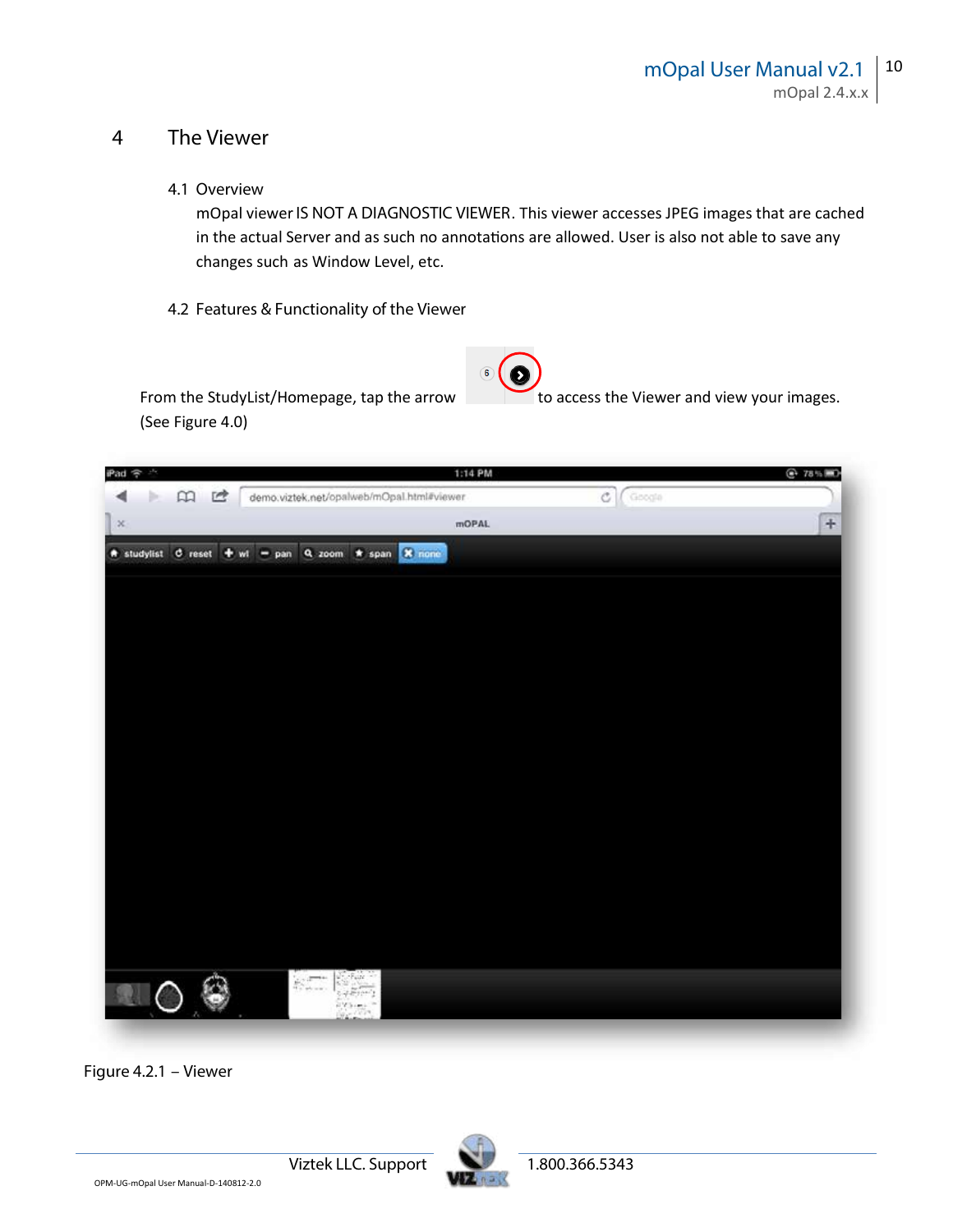### **To display an image**

Tap any image thumbnail to display it in the viewer. (See Figure 4.1)



Users can swipe along the thumbnail section to see all the series of the study.

Multi-frame Images are viewed as a single image in mOpal.

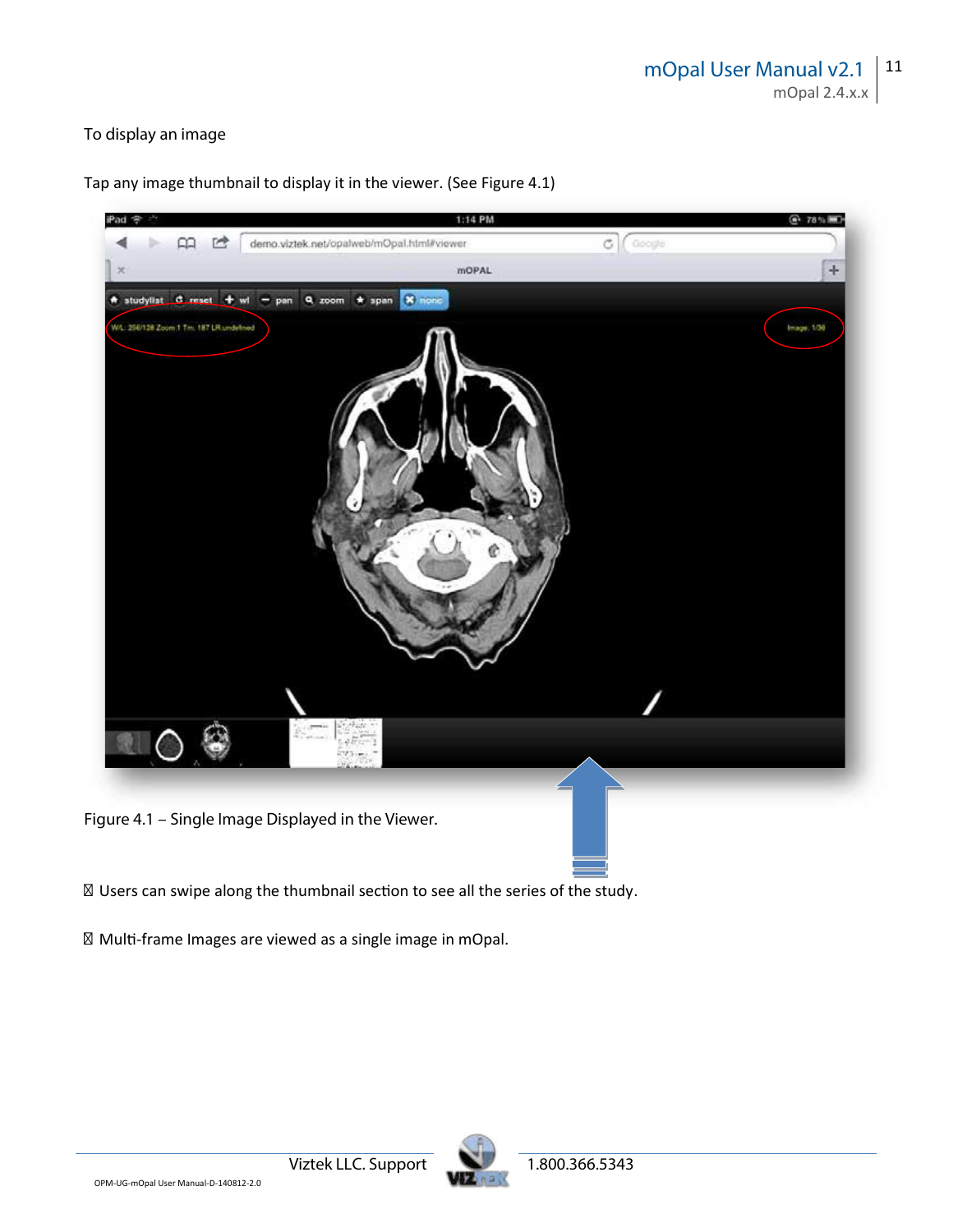**Menu options in Viewer**

|                                               |                          | A StudyList & Reset Window/Level Pan Zoom                        |     |      | <b>Span</b> | <b>None</b> |
|-----------------------------------------------|--------------------------|------------------------------------------------------------------|-----|------|-------------|-------------|
|                                               |                          |                                                                  |     |      |             |             |
| To return to the StudyList                    |                          |                                                                  |     |      |             |             |
|                                               |                          | Tap <b>1</b> Study List to return to the Study List/Homepage     |     |      |             |             |
| To Reset an image to its original image state |                          |                                                                  |     |      |             |             |
|                                               |                          | Tap $\mathbf{C}$ Reset to reset the image to its original state. |     |      |             |             |
|                                               |                          |                                                                  |     |      |             |             |
| To Window/Level an image                      |                          |                                                                  |     |      |             |             |
| Tap Window/Level to activate the feature      |                          |                                                                  |     |      |             |             |
|                                               | StudyList <b>C</b> Reset | <b>Window/Level</b>                                              | Pan | Zoom | <b>Span</b> | <b>None</b> |

Use a swiping motion left/right and up/down to increase/decrease the brightness and contrast of the image in the viewing window.

#### **To Pan an image**

Tap **Pan** to activate the feature



Use a swiping motion to pan the image around in the viewing window.